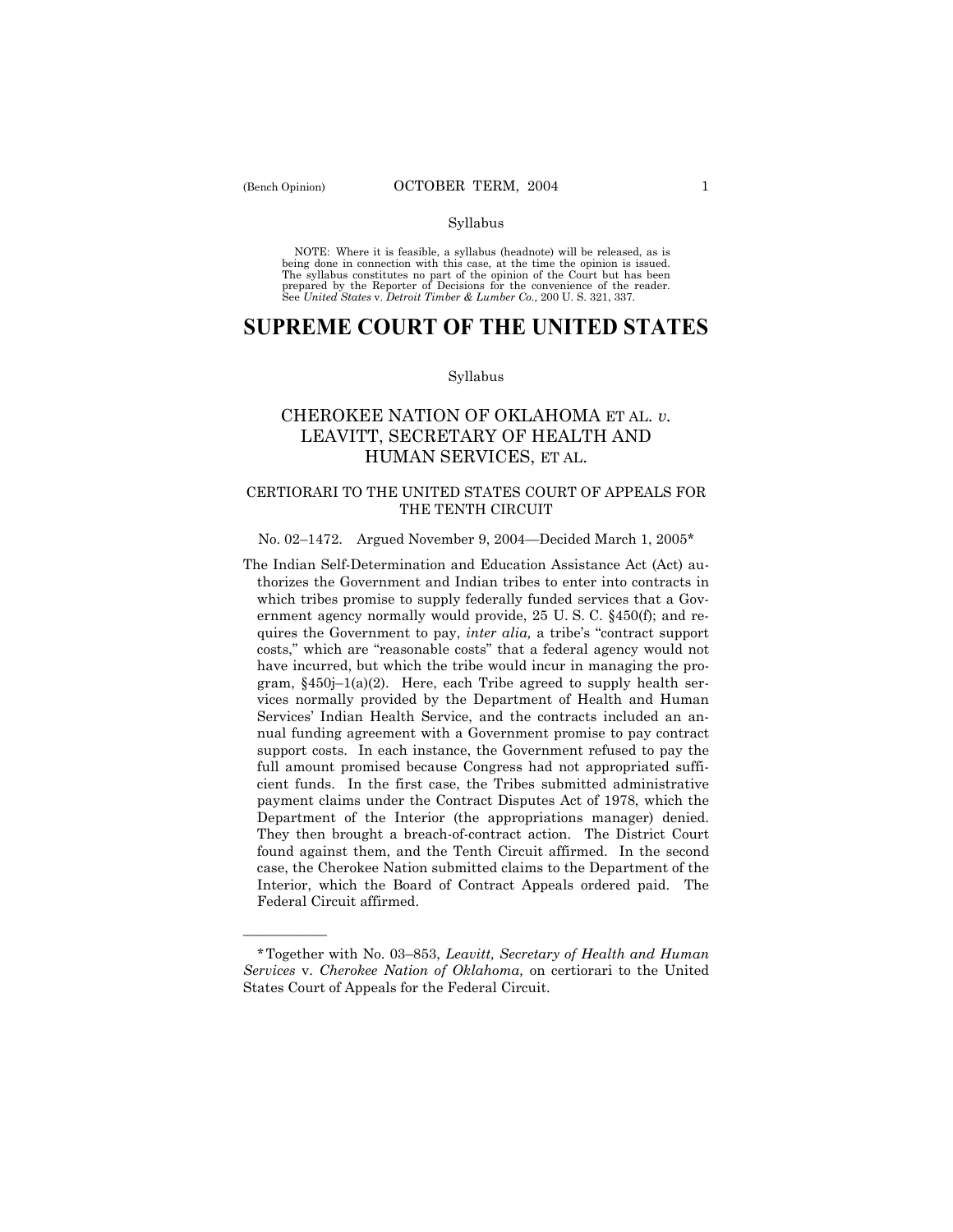#### Syllabus

*Held:* The Government is legally bound to pay the "contract support  $costs''$  at issue. Pp. 4-15.

 (a) The Government argues that it is legally bound by its promises to pay the relevant costs only if Congress appropriated sufficient funds, which the Government contends Congress did not do in this instance. It does not deny that it promised, but failed, to pay the costs; that, were these ordinary procurement contracts, its promises to pay would be legally binding; that each year Congress appropriated more than the amounts at issue; that those appropriations Acts had no relevant statutory restrictions; that where Congress makes such appropriations, a clear inference arises that it does not intend to impose legally binding restrictions; and that as long as Congress has appropriated sufficient legally unrestricted funds to pay contracts, as it did here, the Government normally cannot back out of a promise to pay on grounds of insufficient appropriations. Thus, in order to show that its promises were not legally binding, the Government must show something special about the promises at issue. It fails to do so here. Pp.  $4-5$ .

(b) The Act does not support the Government's initial argument that, because the Act creates a special contract with a unique nature differentiating it from standard Government procurement contracts, a tribe should bear the risk that a lump-sum appropriation will be insufficient to pay its contract. In general, the Act's language runs counter to this view, strongly suggesting instead that Congress, *in respect to a promiseís binding nature,* meant to treat alike promises made under the Act and ordinary contractual promises. The Act uses "contract" 426 times to describe the nature of the Government's promise, and "contract" normally refers to "a promise ... for the breach of which the law gives a remedy, or the performance of which the law ... recognizes as a duty," Restatement (Second) of Contracts ß1. Payment of contract support costs is described in a provision containing a sample "Contract,"  $25$  U. S. C.  $§450l(c)$ , and contractors are entitled to "money damages" under the Contract Disputes Act if the Government refuses to pay,  $§450m-1(a)$ . Nor do the Act's general purposes support any special treatment. The Government points to the statement that tribes need not spend funds "in excess of the amount of funds awarded," §450*l*(c), but that kind of statement often appears in procurement contracts; and the statement that "no [selfdetermination] contract . . . shall be construed to be a procurement contract," §450b(j), in context, seems designed to relieve tribes and the Government of technical burdens that may accompany procurement, not to weaken a contract's binding nature. Pp. 5–8.

 (c) Neither of the phrases in an Act proviso renders the Government's promise nonbinding. One phrase—"the Secretary is not re-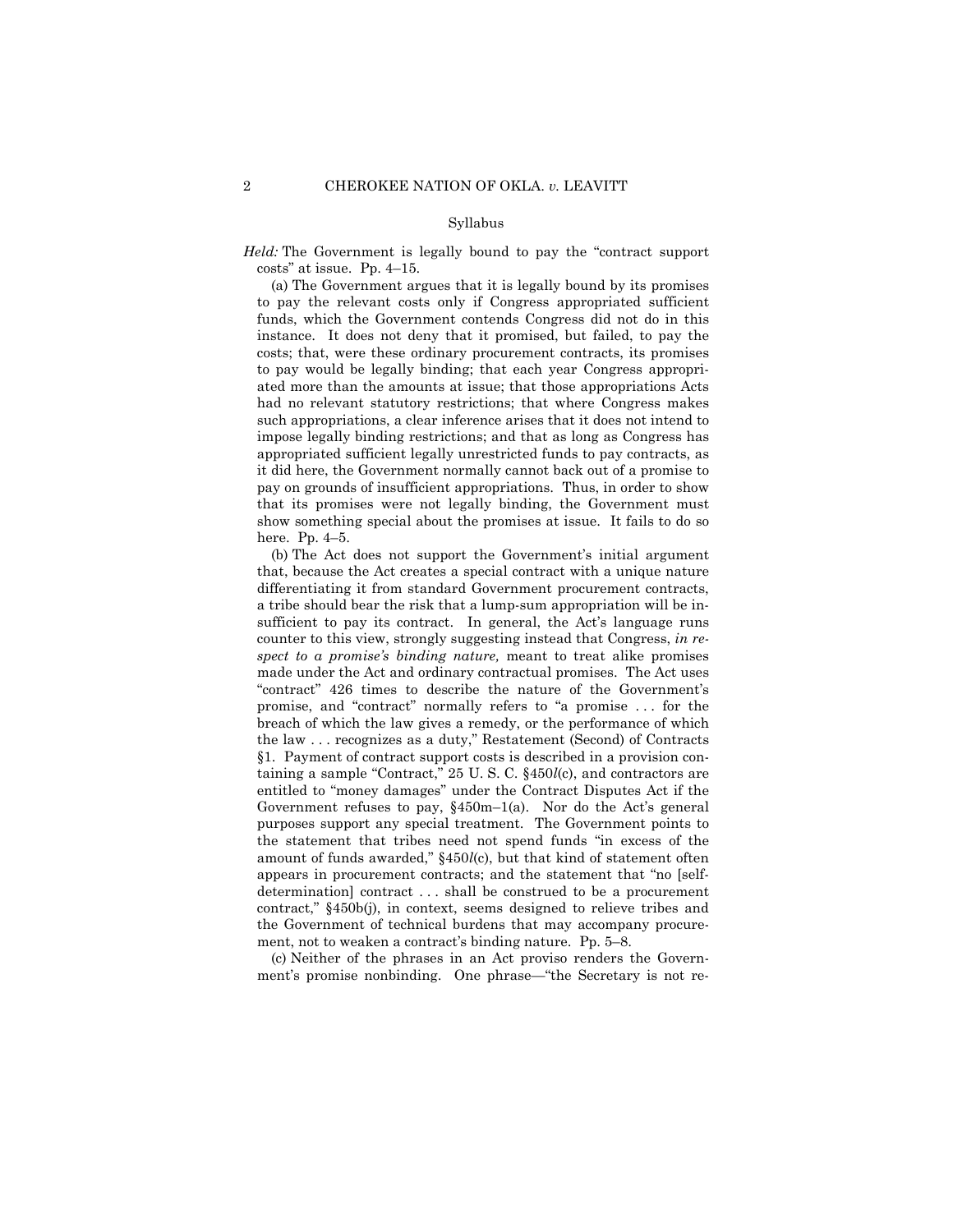#### Syllabus

quired to reduce funding for programs, projects, or activities serving a tribe to make funds available to another tribe,"  $§450j-1(b)$ —did not make the Government's promise nonbinding, since the relevant appropriations contained unrestricted funds sufficient to pay the claims at issue. When this happens in an ordinary procurement contract case, the Government admits that the contractor is entitled to payment even if the agency has allocated the funds to another purpose. That the Government used the unrestricted funds to satisfy important needs—e.g., the cost of running the Indian Health Service—does not matter, for there is nothing special in the Act's language or the contracts to convince the Court that anything but the ordinary rule applies here. The other proviso phrase—which subjects the Government's provision of funds under the Act "to the availability of appropriations," *ibid.*—also fails to help the Government. Congress appropriated adequate unrestricted funds here, and the Government provides no convincing argument for a special, rather than ordinary, interpretation of the phrase. Legislative history shows only that Executive Branch officials wanted discretionary authority to allocate a lump-sum appropriation too small to pay for all contracts, not that Congress granted such authority. And other statutory provisions, *e.g.*,  $§450j-1(c)(2)$ , to which the Government points, do not provide sufficient support. Pp. 8-12.

 (d) Finally, the Government points to ß314 of the later-enacted 1999 Appropriations Act, which states that amounts "earmarked in committee reports for the . . . Indian Health Service . . . [for] payments to tribes ... for contract support costs ... are the total amounts available for fiscal years 1994 through 1998 for such purposes." The Court rejects the Government's claims that this statute merely clarifies earlier ambiguous appropriations language that was wrongly read as unrestricted. Earlier appropriations statutes were not ambiguous, and restrictive language in Committee Reports is not legally binding. Because no other restrictive language exists, the earlier statutes unambiguously provided unrestricted lump-sum appropriations. Nor should ß314 be interpreted to retroactively bar payment of claims arising under 1994 through 1997 contracts. That would raise serious constitutional issues by undoing binding governmental contractual obligations. Thus, the Court adopts the interpretation that Congress intended to forbid the Indian Health Service to use unspent appropriated funds to pay unpaid contract support costs. So interpreted,  $§314$  does not bar recovery here. Pp. 13–15.

No. 02-1472, 311 F. 3d 1054, reversed; No. 03-853, 334 F. 3d 1075, affirmed; and both cases remanded.

BREYER, J., delivered the opinion of the Court, in which STEVENS,